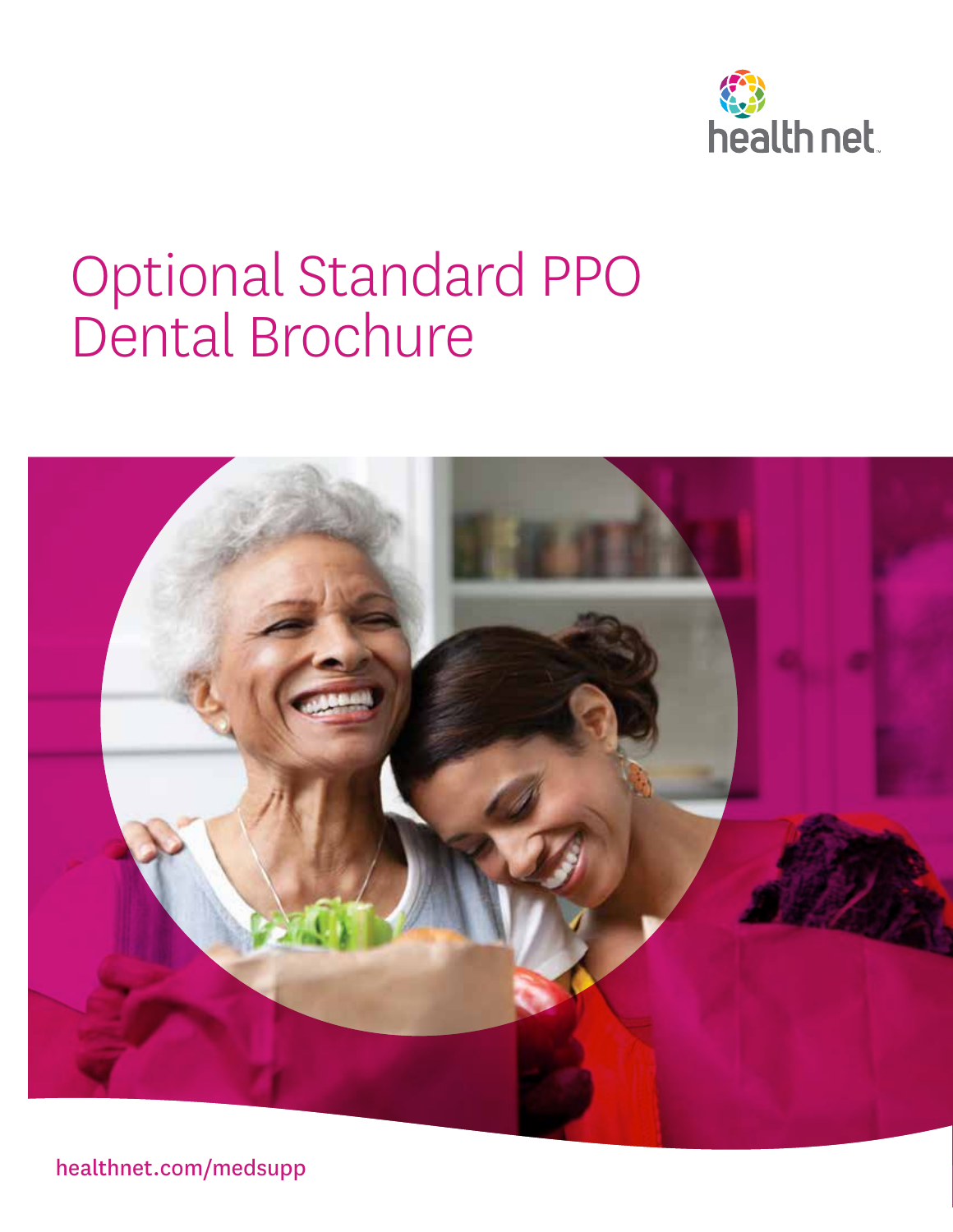

# Health Net Life

### OUTLINE OF INDIVIDUAL MEDICARE SUPPLEMENT PLAN OPTIONAL STANDARD PPO DENTAL PLAN COVERAGE

*Health Net Life Insurance Company Individual Medicare Supplement plans provide an option to enhance your basic medical coverage with Health Net's Optional Standard PPO Dental Plan. The Optional Standard PPO Dental Plan is available for all plans for a monthly fee in addition to your medical plan and Medicare Part B premiums.*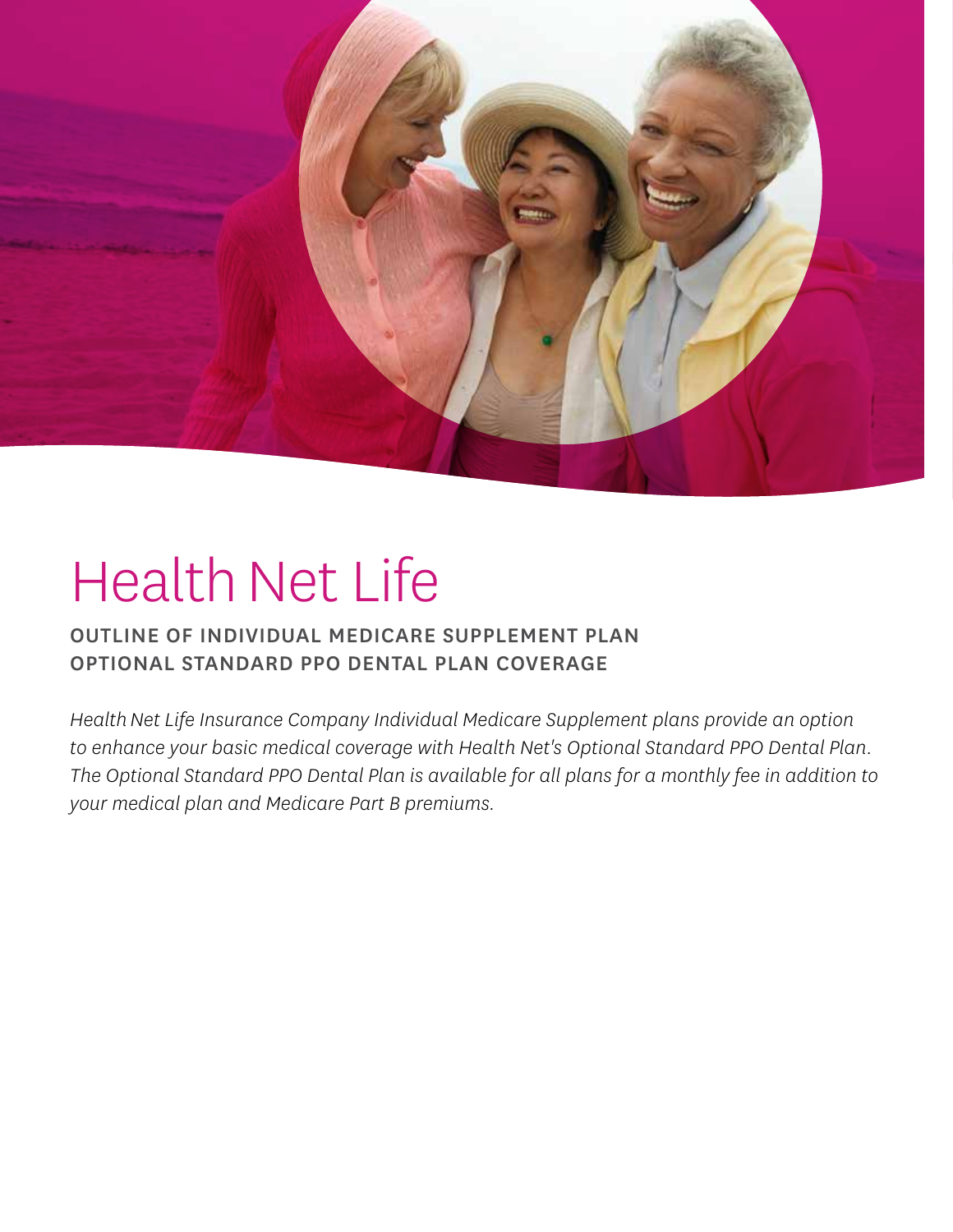## Optional Standard PPO Dental Plan

**\$19 monthly plan premium** *includes PPO dental offered through Health Net Dental.*

#### Dental care

Dental services are offered by Health Net Dental and are administered through Unimerica Life Insurance Company. You can see any licensed dental provider for covered dental services. Your cost-sharing is higher when you receive covered services from non-plan providers.

You can search for participating dental providers through the ProviderSearch tool at **healthnet.com,** or contact Health Net Dental for a list of dental providers at 1-866-249-2382 (TTY users should call 711), Monday through Friday, 5:00 a.m. to 8:00 p.m. PT.

| <b>Dental coverage</b>                                                                                                                                                                                                             | In-network                                                                                           | <b>Out-of-network</b>                                                                                                |
|------------------------------------------------------------------------------------------------------------------------------------------------------------------------------------------------------------------------------------|------------------------------------------------------------------------------------------------------|----------------------------------------------------------------------------------------------------------------------|
| \$1,000 annual plan maximum (combined in- and out-of-network). \$25 annual dental deductible -<br>applies to all services (combined in- and out-of-network). After the \$25 annual deductible, you pay:                            |                                                                                                      |                                                                                                                      |
| <b>Preventive and diagnostic</b><br>• 2 exams every 12 months<br>• 2 routine cleanings (adult prophylaxis)<br>every 12 months<br>• Bitewing X-rays once every 12 months<br>• Panoramic X-rays once every<br>36 months <sup>1</sup> | 0% coinsurance<br>(Health Net pays 100%)<br>for preventive services                                  | 0% coinsurance <sup>2</sup><br>(Health Net pays 100%)<br>for preventive services                                     |
| <b>Basic restorative services</b><br>• Restorative services: amalgam<br>or composite resin fillings, 1 restoration<br>per tooth filling surface every 3 years <sup>1</sup>                                                         | 20% coinsurance<br>(Health Net pays 80%)<br>for restorative services                                 | 20% coinsurance <sup>2</sup><br>(Health Net pays 80%)<br>for restorative services                                    |
| <b>Major services</b><br>• Periodontal services (nonsurgical):<br>scaling and root planing, debridement<br>and periodontal maintenance                                                                                             | 50% coinsurance<br>(Health Net pays 50%)<br>for nonsurgical periodontal<br>treatment and maintenance | 50% coinsurance <sup>2</sup><br>(Health Net pays<br>50%) for nonsurgical<br>periodontal treatment<br>and maintenance |

1Multi-year benefit may not be available in subsequent years.

2Maximum allowable charge: When copayments are charged as a percentage of eligible expenses, the amount you pay for dental services from non-network providers is determined as a percentage of the negotiated contract rates of network providers plus the amount by which the non-network provider's billed charge exceeds the contracted fee. An out-of-network provider can provide a pretreatment cost estimate for covered dental services.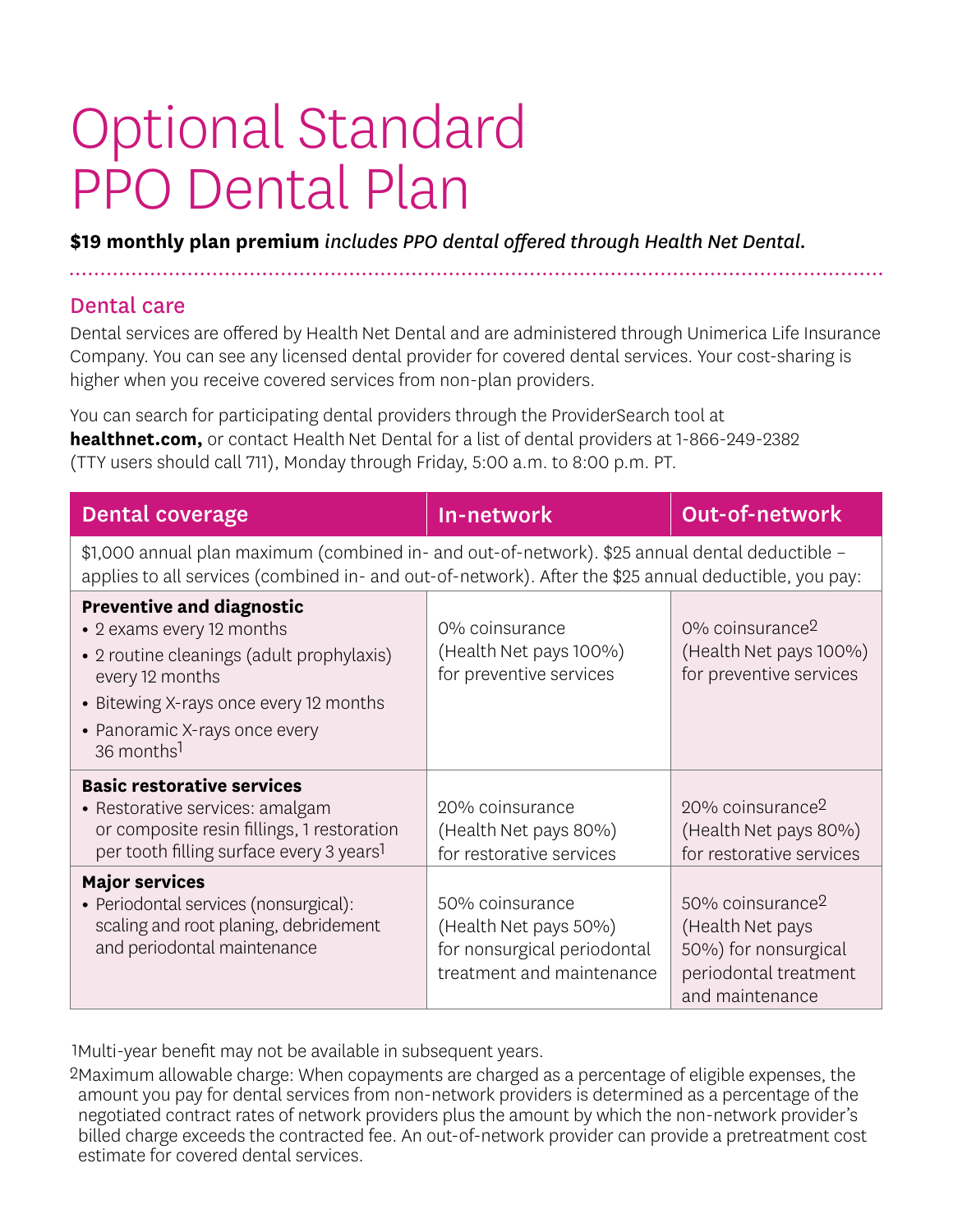



#### DENTAL CLAIMS

If you see a non-plan dentist, you may have to file a claim with Health Net Dental. Health Net Dental will pay your provider its share of the bill for any covered services that are determined to have been medically necessary and let you know what, if anything, you must pay your provider. Please call the Health Net Dental Customer Service Department toll-free number for a claim form and claim filing instructions at 1-866-249-2382 (TTY users should call 711), Monday through Friday, 5:00 a.m. to 8:00 p.m. PT.

The bill should be submitted to the following address:

Health Net Dental Attn: Claims Unit PO Box 30567 Salt Lake City, UT 84130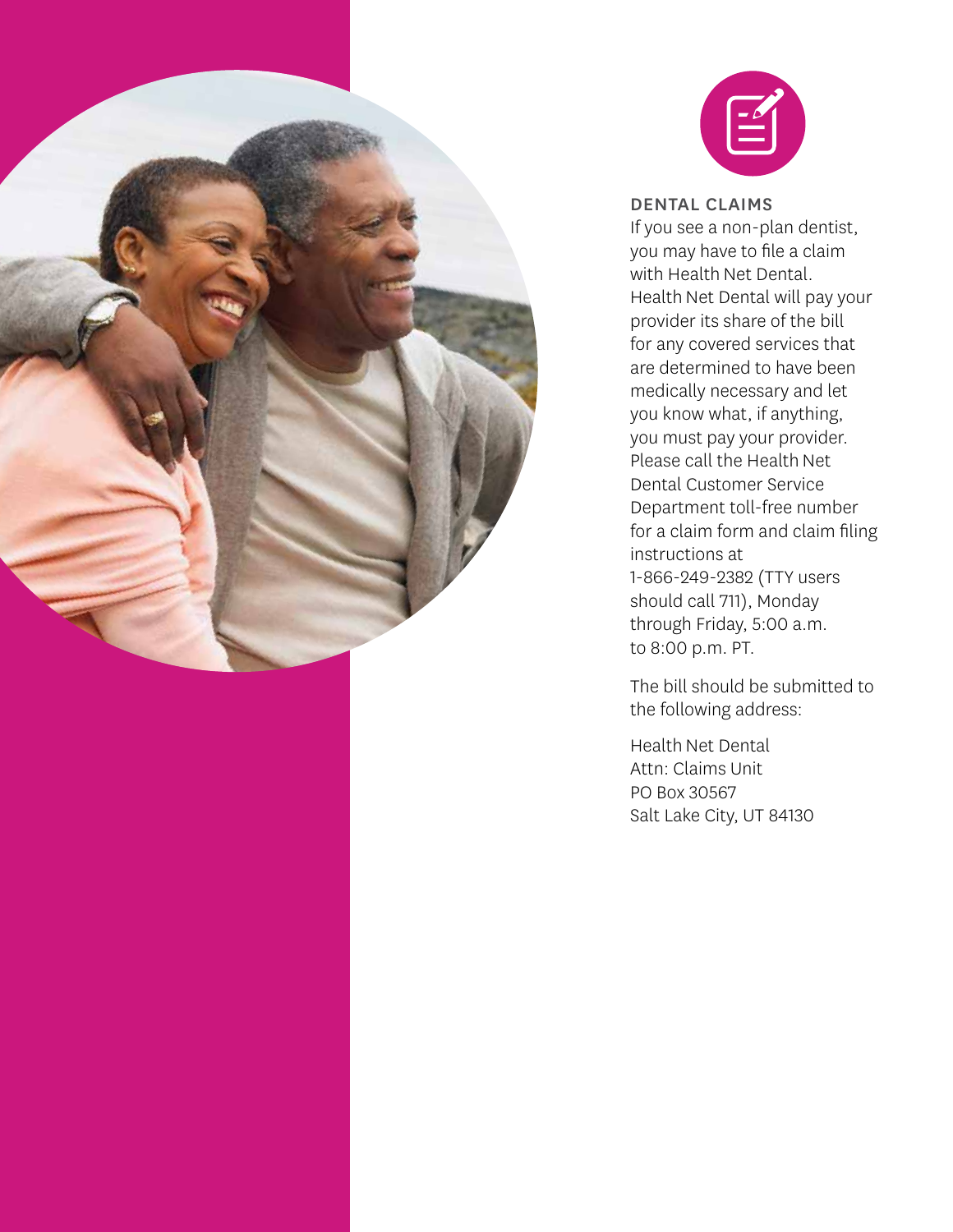### How to Enroll in the Optional Standard PPO Dental Plan

In order to enroll in the Optional Standard PPO Dental Plan, you must enroll in, or be enrolled in, a Medicare Supplement Plan (A, D, F, High Deductible Plan F, Innovative Plan F, G, High Deductible Plan G, Innovative Plan G or N) and reside in the state of California:

- **•** Complete a Health Net Life Insurance Company Individual Medicare Supplement Optional Standard PPO Dental Plan Enrollment Form. The Optional Standard PPO Dental Plan will become effective the first of the following month. You will receive a new Medicare Supplement Plan ID card that includes the customer service phone numbers for your Optional Standard PPO Dental coverage.
- **•** You may disenroll at any time from this option by providing written notice to Health Net Life Insurance Company. If you terminate coverage, you must wait 12 months until you may again apply for coverage.
- **•** Premium for the Optional Standard PPO Dental Plan will be added to your Individual Medicare Supplement Health Plan billing.

### **Questions**

If you have any questions regarding the Optional Standard PPO Dental Plan, please call Health Net.



8:00 a.m. to 6:00 p.m. Monday through Friday, except holidays